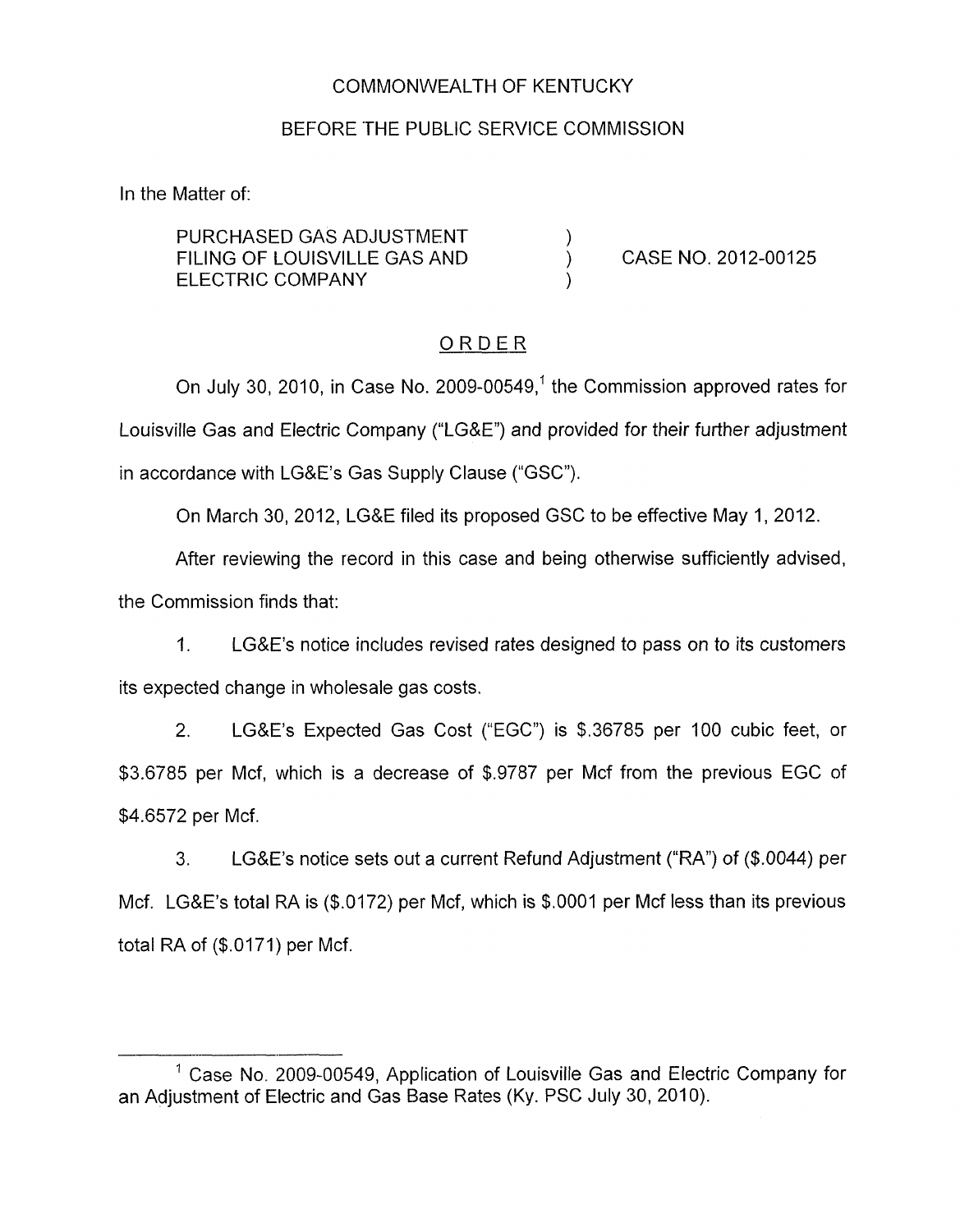4. LG&E's notice sets out a current Actual Adjustment ("AA") of (\$.0975) per Mcf. The total AA of (\$.1182) per Mcf is a decrease of \$.1104 per Mcf from the previous total AA of (\$.0078) per Mcf.

5. LG&E's notice sets out a (\$.1593) per Mcf current Balance Adjustment ("BA"), which is a decrease of  $$.1627$  per Mcf from the previous BA of  $$.0034$  per Mcf.

6. LG&E's notice sets out a Performance-Based Rate Recovery Component ("PBRRC") of \$1066 per Mcf, which will remain in effect to collect LG&E's portion of PBR savings until January 31, 2013.

*7,* LG&E's Gas Supply Cost Component ("GSCC") is \$.34904 per 100 cubic feet or \$3.4904 per Mcf, which is a decrease of \$1.2519 per Mcf from the prior GSCC of \$4.7423 per Mcf.

8. The rate in the Appendix to this Order is fair, just, and reasonable, and should be approved for gas supplied by LG&E on and after May 1, 2012.

IT IS THEREFORE ORDERED that:

1. The rate in the Appendix, attached hereto and incorporated herein, is approved for gas supplied on and after May 1, 2012.

*2.* Within 20 days of the date of this Order, LG&E shall file its revised tariff sheets with this Commission setting out the rates approved herein and reflecting that they were approved pursuant to this Order.

-2- Case No. 2012-00125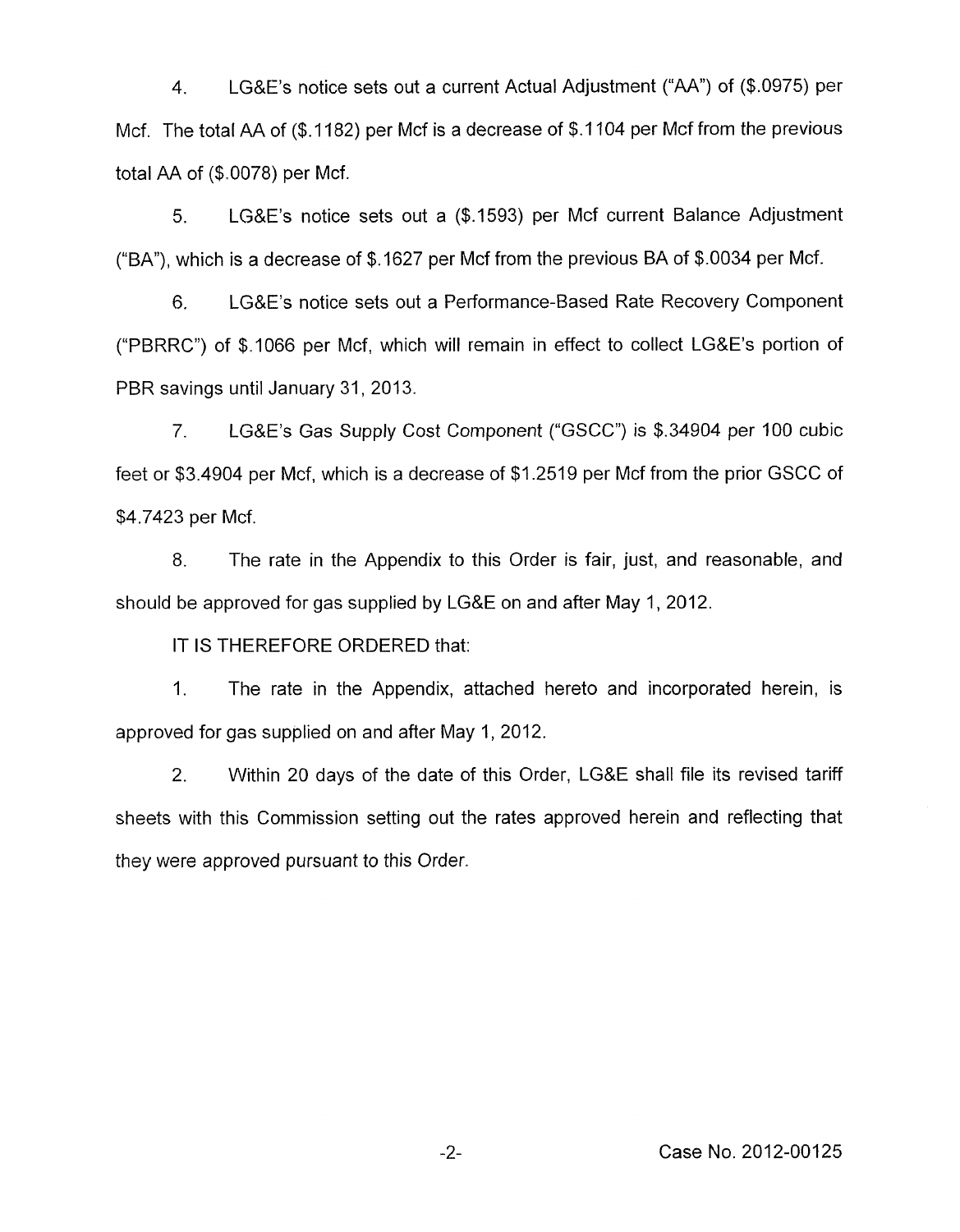By the Commission



ATTES<sup>®</sup> Director Exec

Case No. 2012-00125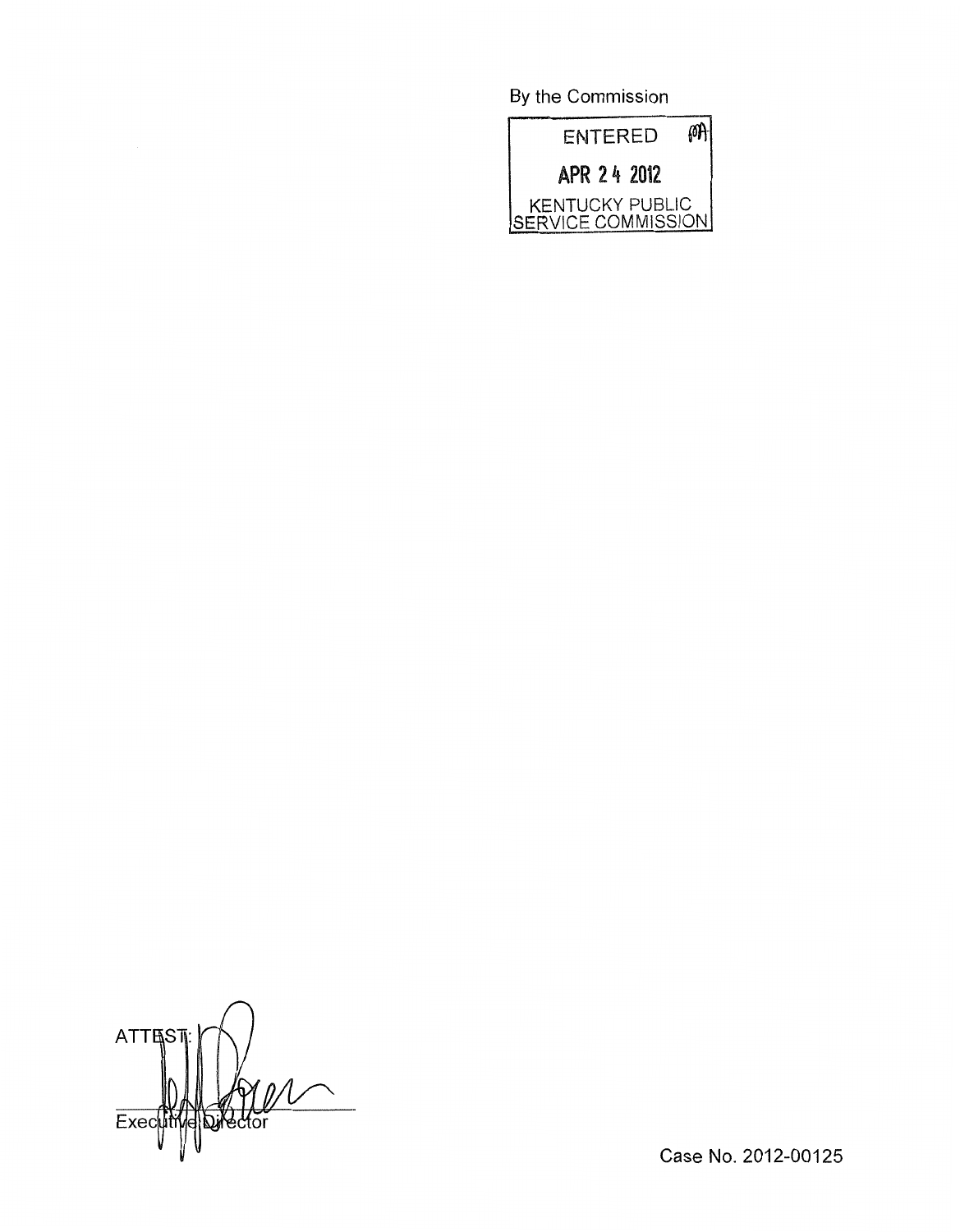### APPENDIX

# APPENDIX TO AN ORDER OF THE KENTUCKY PUBLIC SERVICE COMMISSION IN CASE NO. 2012-00125 DATED APR 2 **9** ZUlZ

The following rates and charges are prescribed for the customers served by Louisville Gas and Electric Company. All other rates and charges not specifically mentioned herein shall remain the same as those in effect under authority of the Commission prior to the effective date of this Order.

#### Gas Supply Cost Component

The total Gas Supply Cost Component shall be **\$.34904** per 100 cubic feet for gas supplied on and after May 1,2012.